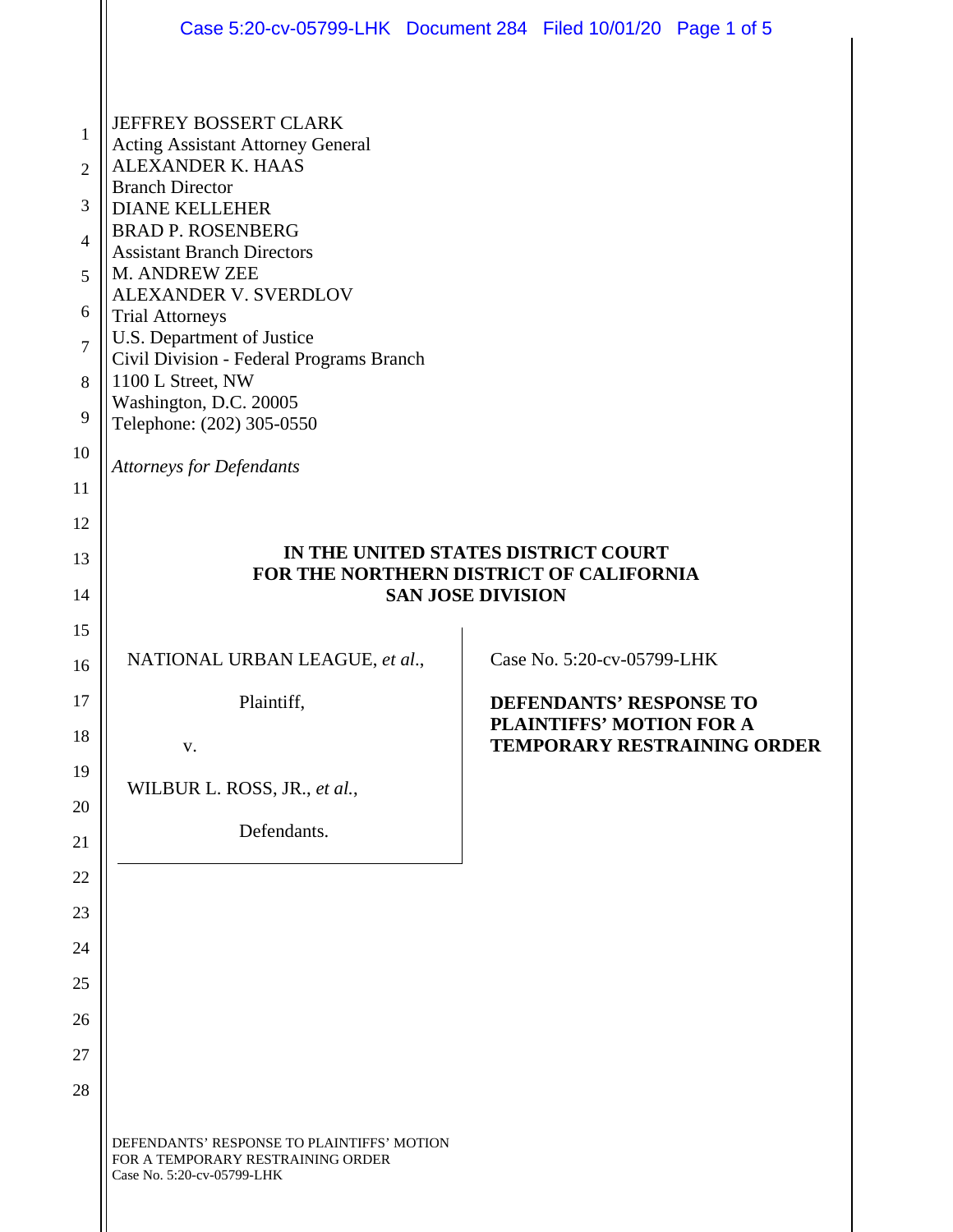This Court should reject the Plaintiffs' request for a temporary restraining order that will only cause chaos and confusion during these critical days of census field operations.

*First*, Plaintiffs' request is procedurally improper. Plaintiffs yesterday told this Court that "Plaintiffs just want Defendants to follow this Court's orders." ECF No. 265 at 1. But now, just a few hours later, Plaintiffs ask this Court for an entirely new set of orders that go far beyond this Court's injunction and are not well thought out: they request a mandatory injunction that, among other things, prevents "any data collection or data processing timelines that are shorter than those contained in the COVID-19 Plan" and that requires the Commerce Department to tell "all of their employees . . . that the October 5 date is not operative." ECF No. 279-1 at 1. Just a week ago, however, Plaintiffs agreed that a mandatory order like that was beyond this Court's power, and this Court agreed. *See* ECF No. 208 at 77 ("Our APA action challenges the timelines in the replan. It is very discrete in that respect"); Tr. 23 (Sept. 24, 2020) (same). As Plaintiffs said last week, they are "not asking the Court to decide how much time is really needed" and "not asking [the Court] to propose an alternate timeline." Tr. 30 (Sept. 24, 2020). Plaintiffs were right last week: this Court cannot enter an order like this in an APA challenge, but can only evaluate and set aside discrete final agency action.<sup>1</sup> See Motor Vehicl Mfrs. Ass'n v. State Farm, 463 U.S. 29, 41 (1983) (under APA  $\S$  706(2)(A), an "agency's action . . . may be set aside if found to be 'arbitrary, capricious, an abuse of discretion, or otherwise not in accordance with law'"). And they cannot request such an order now that they have agreed such relief is inappropriate, much less with virtually no notice or opportunity to respond during the most critical days of census field operations.

*Second*, Plaintiffs now request relief that goes well beyond the scope of the preliminary injunction entered last week and that is therefore beyond this Court's jurisdiction. Last week, this Court held that it was only enjoining two specific deadlines that were part of the replan—the "September 30, 2020 deadline for the completion of data collection and December 31, 2020 deadline for reporting the tabulation." ECF No. 208 at 78. But now Plaintiffs ask that this Court

÷

1

<sup>&</sup>lt;sup>1</sup> This assumes that the Court has before it any form of final agency action and that this case is a proper APA suit. It is not, but we will not repeat those arguments here.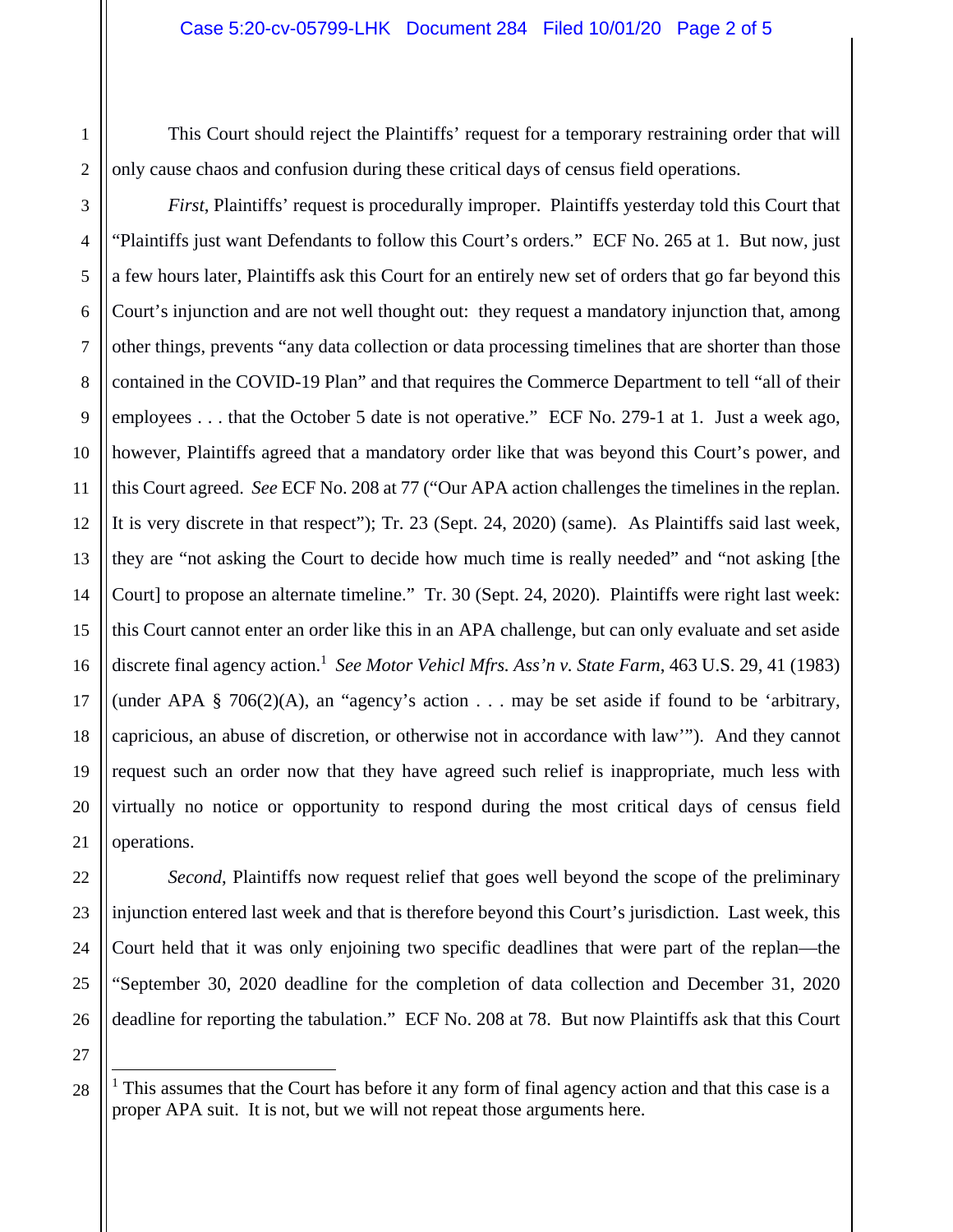enjoin "any data collection or data processing timelines that are shorter than those contained in the COVID-19 Plan." This is an attempt to radically modify the preliminary injunction, and this Court lacks jurisdiction to do so now that the injunction is on appeal. *See Prudential Real Estate Affiliates, Inc. v. PPR Realty, Inc.*, 204 F.3d 867 (9th Cir. 2000) ("A district court lacks jurisdiction to modify an injunction once it has been appealed except to maintain the status quo among the parties.") (citing *McClatchy Newspapers v. Central Valley Typographical Union No. 46*, 686 F.2d 731, 734-35 (9th Cir. 1982)); *see also Nat. Res. Def. Council, Inc. v. Sw. Marine Inc.*, 242 F.3d 1163, 1166 (9th Cir. 2001). Importantly, this Court's injunction made plain that it "in no way intends to manage or direct the day-to-day operations of" the Census—and it is those operations that led the Secretary to conclude that an October 5 target was appropriate given the progress of field operations.

*Third*, Plaintiffs now request that this Court enjoin the October 5 target date, but Plaintiffs conceded at this Court's hearing on Monday that the operative complaint needed to be amended to challenge the October 5 target. Sept. 28 Tr. at 28 (explaining Plaintiffs would be "possibly amending the complaint to deal with this latest issue"). The operative complaint raises no claim against the October 5 date and this Court cannot address the propriety of it. Indeed, this Court ordered the production of an administrative record that would permit such an amendment based on its conclusion that a new agency decision had been reached, and the Commerce Department should "show [its] work" (Tr. 41). Less than 24 hours later, the Commerce Department did just that: we submitted over 800 pages that detailed the substantial progress that had been made in field operations—and showing a substantially different picture than that available in late July when the replan was developed—to show why the Secretary estimated that field operations could be completed by October 5 in order to produce an accurate census in the timeline Congress provided. ECF No. 233.In short, this new timing plan has replaced the replan based on the latest data available as of September 28, 2020.

The Commerce Department has taken on immense challenges this year, has now enumerated 98.7% of households nationwide, and is, in the words of this Court, "proud of [their] work" and "proud to present it to the Court and the Parties." Tr. 42. In fact, what is noticeably

1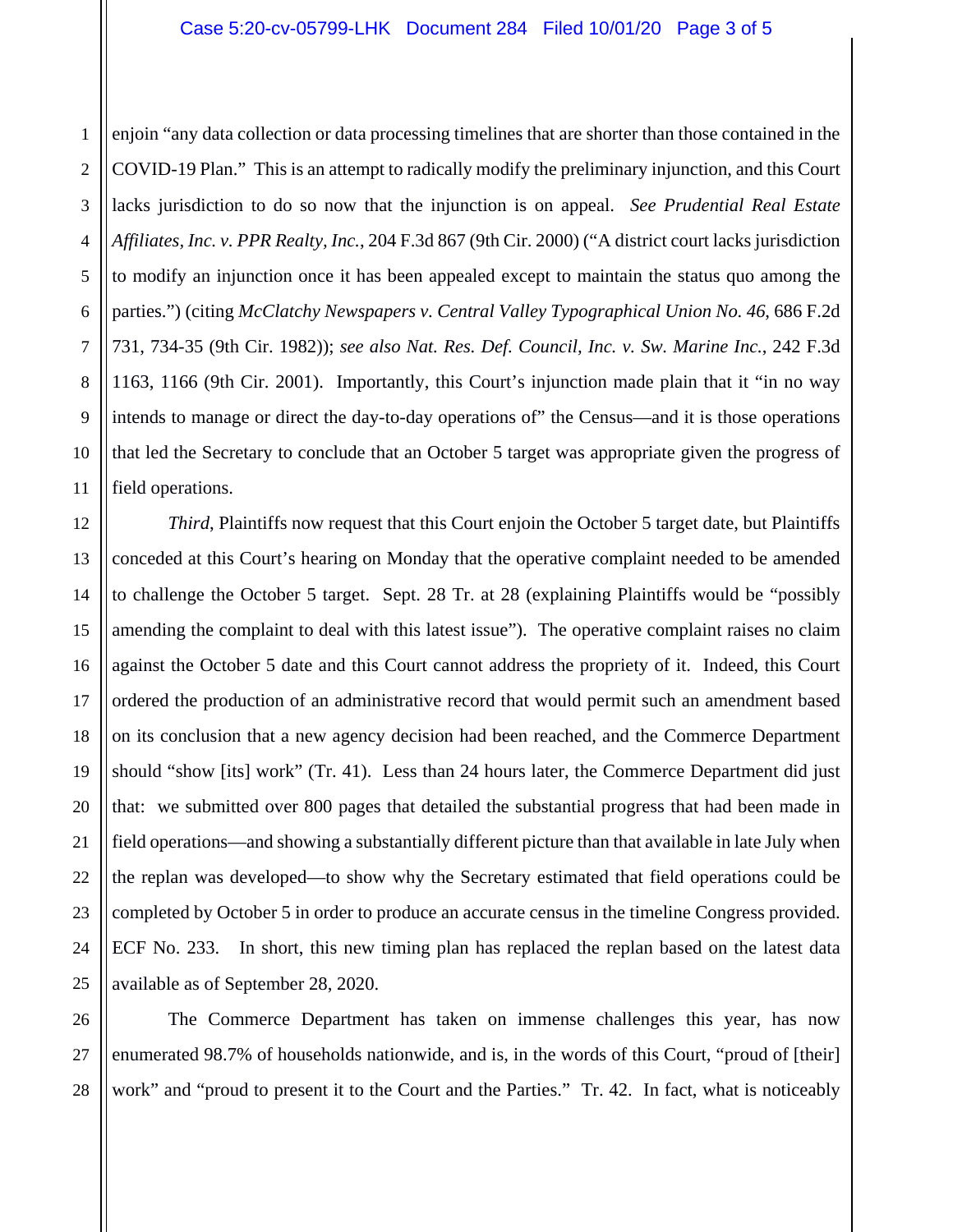1 2 3 absent from this latest round of chaotic and highly disruptive litigation is any assessment by the Court or Plaintiffs of the viability of the October 5 date or the latest record that justifies and explains why the new date is appropriate. Indeed, the data clearly demonstrates that the enumeration is approaching a 99% target in nearly every state—a target that is not required by any plan under this Court's review—and that current census operations are likely to meet or exceed the benchmarks of prior censuses by October 5. *Compare* Thomas Mule, *2010 Census Coverage Measurement Estimation Report: Summary of Estimates of Coverage for Persons in the United States*, U.S. Census Bureau (May 22, 2012) at 14 (noting count imputation for 0.4% of the population in the 2010 and 2000 Censuses), with ECF No. 233-1, at 40 (Sept. 29, 2020) (September 25 spreadsheet projecting 99.7% completion by October 5, equivalent to imputation for 0.3% of households).

*Fourth*, Plaintiffs are short-circuiting the process this Court laid out, just two days ago at *Plaintiffs'* behest, to address the injunction's scope. Concluding that process, which is set for a hearing *tomorrow*, is the appropriate way to address Plaintiffs' claim that the government is violating the actual injunction this Court entered, rather than preventing the Commerce Department from doing things the Plaintiffs now would like to have enjoined. By requesting additional injunctive relief that goes beyond what this Court ordered, Plaintiffs essentially concede that this Court's existing order does not preclude the Census from analyzing the latest information and, based on that, targeting October 5 as the date to conclude field operations.

*Fifth*, Plaintiffs' requested TRO will irreparably harm the government and the public interest. The attached affidavit of Mr. Fontenot details the need to conclude field operations by October 5 in order to keep open the possibility of meeting the deadline Congress set for reporting census figures to the President.<sup>2</sup> And the only practical and orderly way to conclude field operations by October 5 is to target that date in advance, as the Secretary appropriately did on Monday, and communicate that target to the around 250,000 census enumerators and managers. Yet Plaintiffs ask this Court to order the Census to "issue a new text message to all of their

÷

 $2$  In our filing later today, we will explain why this Court's injunction does not preclude the Commerce Department from taking actions that would make it possible to meet that statutory deadline.